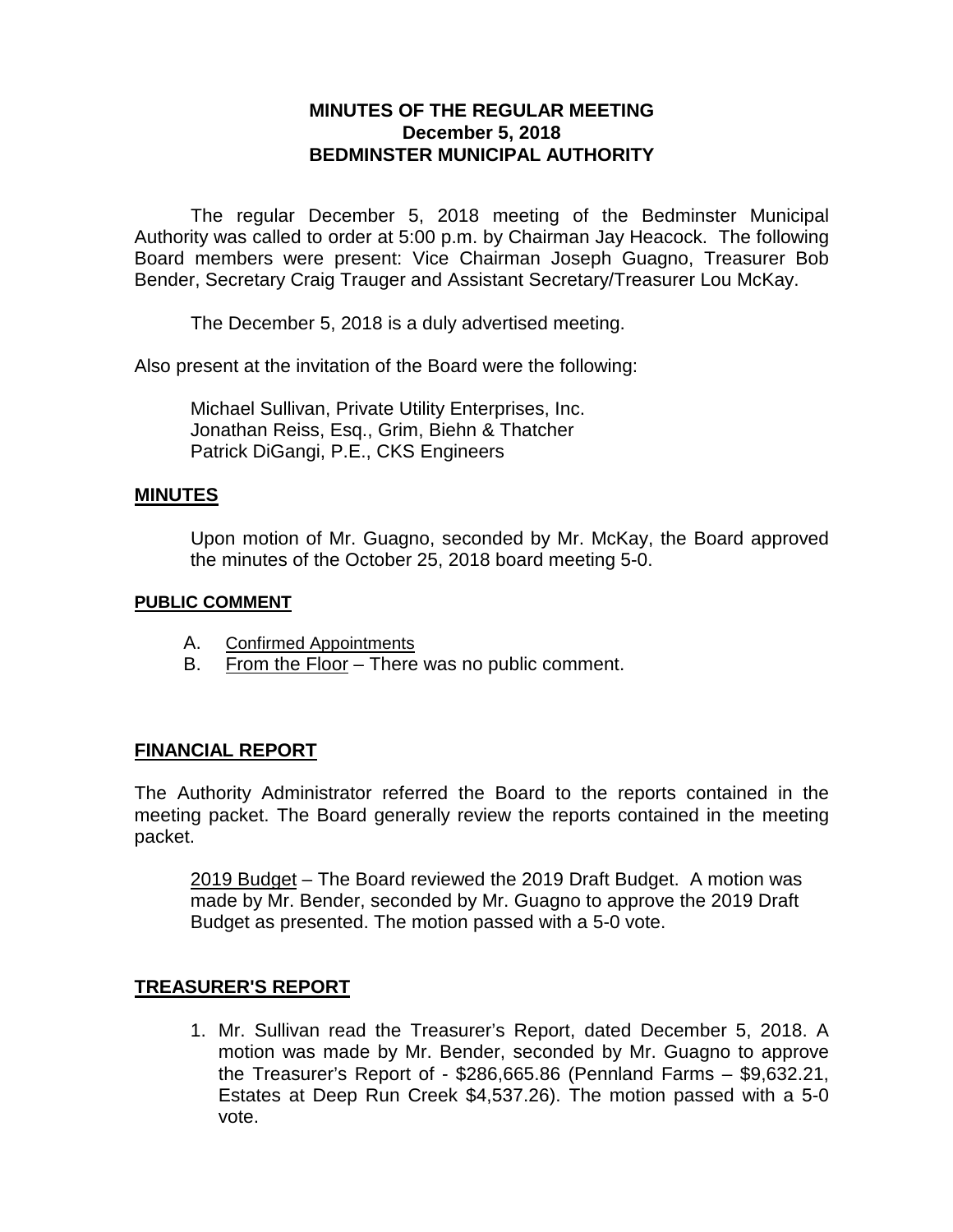2. Upon motion of Mr. Bender, seconded by Mr. Trauger, the Board authorized two Member of the Board to review the December 2018 Payment List and to execute the associated checks by a 5-0 vote.

### **SOLICITOR'S REPORT**

#### **Authority Business**

Mr. Reiss referred the Board to his written report.

Pennland Farms Dedication Agreement- Mr. Reiss provided an update to the Board. Upon motion of Mr. Bender, seconded by Mr. McKay, the Board accepted the Pennland Farms Dedication Agreement subject to payment of all outstanding professional consultant bills, as presented by a 5-0 vote.

### **Developments**

Mr. Reiss referred the Board to his written report.

### **ENGINEER'S REPORT**

#### **Authority Projects**

The Authority's Engineer generally reviewed the projects within the written engineering report with the Board.

- 1. Dedication of the Ferlauto Tract/Deep Run Wastewater Collection System Upon motion of Mr. Trauger, seconded by Mr. Guagno, the Board approved the bill of sale for the Ferlauto Tract/Deep Run Wastewater Collection System facilities by a 5-0 vote and commencement of the 18 month maintenance period subject to payment of all outstanding professional consultants' invoices..
- 2. Revised Water & Wastewater Specifications Upon motion of Mr. Bender, seconded by Mr. Guagno, the Board approved Resolution 2018-6 Bedminster Municipal Authority Water and Wastewater Specifications by a 5-0 vote.
- 3. 2018 Manhole Grout Repair Project– Mr. DiGangi provided an update to the Board.
- 4. Emergency Replacement of Interceptor Manholes Project Mr. DiGangi discussed with the Board the remaining work associated with the emergency replacement of interceptor manholes. There is one remaining punchlist item